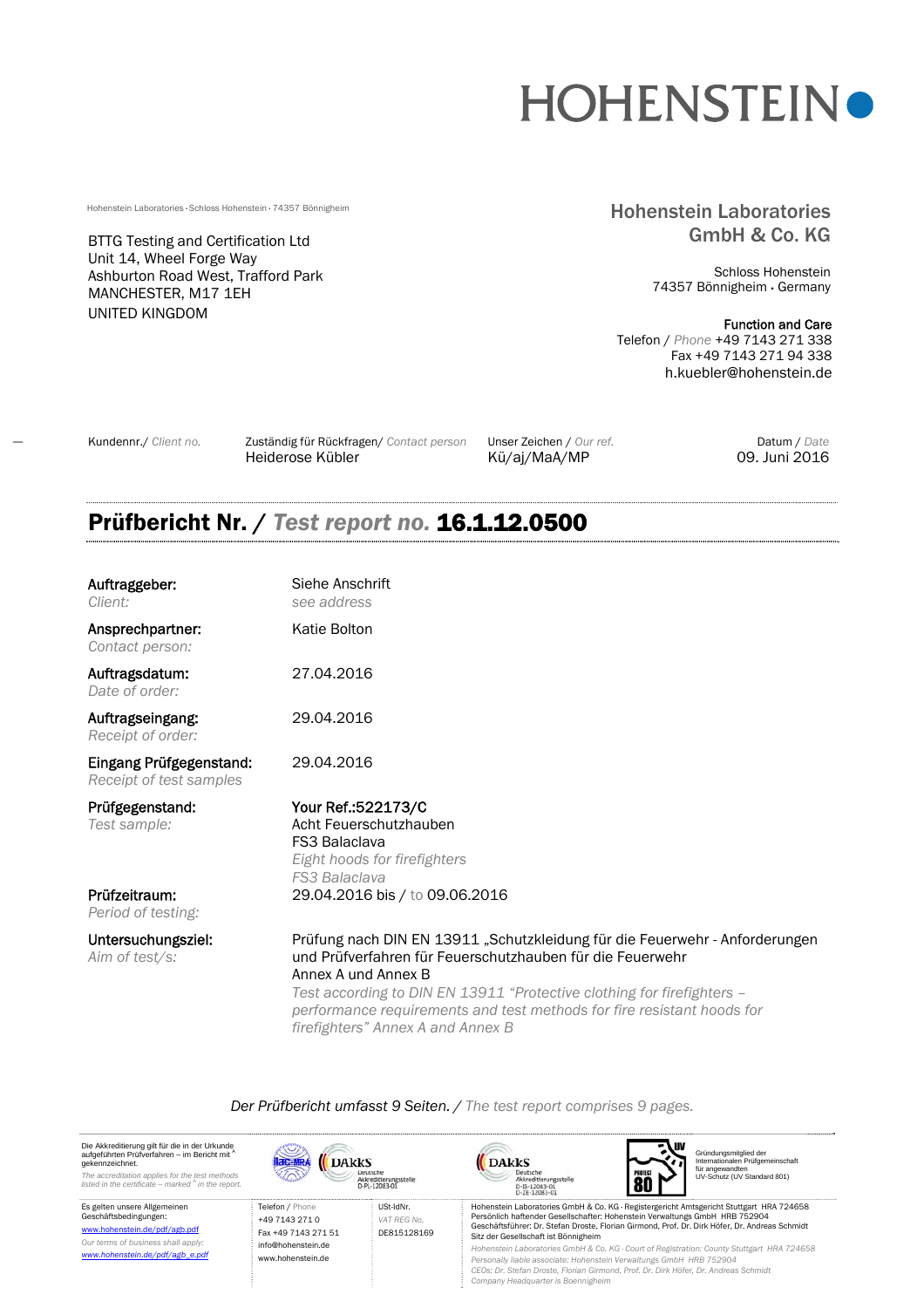# ERGEBNIS / *RESULT*

# AUSFÜHRUNG *DESIGN*

| DIN EN 13911:2004-06, Abschnitt 4   |               | DIN EN 13911:2004-06, part 4       |        |
|-------------------------------------|---------------|------------------------------------|--------|
| Anzahl der Lagen<br>Kopfbereich:    | 2             | Amount of layers<br>head area:     | 2      |
| Anzahl der Lagen<br>Schulterbereich | 2             | Amount of layers<br>shoulder area: | 2      |
| Überlappung Hals /<br>Schulter:     | Angeschnitten | Cover neck /<br>shoulder:          | cut in |
| Größen:                             | Unisex        | Size:                              | Unisex |
| Gesamtgewicht:                      | 82 g          | Total weight:                      | 82 g   |

DIN EN 13911:2004-06, Abschnitt 4 *DIN EN 13911:2004-06, part 4* 



FERTIGMAßE *READY MADE MEASURES* 

|   |                                                                                                                                    | Fertigmaße/<br>Ready made measures in cm |
|---|------------------------------------------------------------------------------------------------------------------------------------|------------------------------------------|
|   | Länge - Mitte des Oberkopfes bis zur Schulteraussparung /<br>Length - middle of the skull to the shoulder recess                   | 31,9                                     |
| 2 | Länge - Unterkante der Gesichtsöffnung bis zur vorderen Abdeckung /<br>Length - hemline of the face opening up to the front cover  | 25,0                                     |
| 3 | Länge - Oberkante der Gesichtsöffnung bis zur hinteren Abdeckung /<br>Length - upper edge of the face opening up to the back cover | 55.2                                     |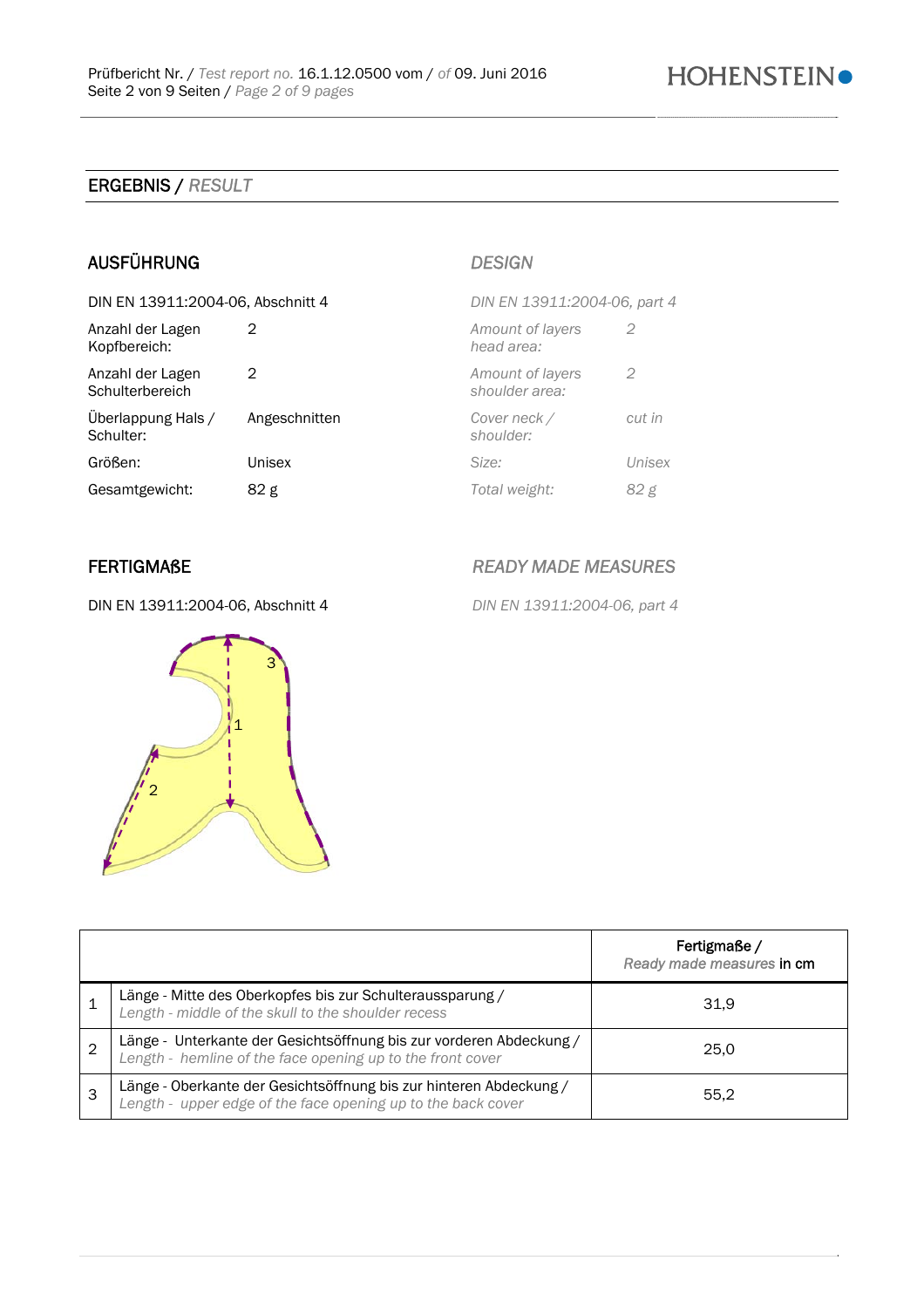# PRÜFUNG DES AN- UND ABLEGENS UND DER KORREKTEN PASSFORM

DIN EN 13911:2004-06, Anhang A *DIN EN 13911:2004-06, annex A* 

Prüfgerät: Kopfform mittlerer Größe nach ISO 168 versehen mit einer Atemschutzmaske nach EN 136, Typ 3 aufgezogen.

Die Feuerschutzhaube wurde auf die Kopfform aufgezogen und nach hinten auf den Halsbereich herabgezogen. Der Gesichtsfeldausschnitt wurde vom Nacken nach oben über die Kopfform in die Gebrauchsposition gebracht.

Anzahl des An- und Ablegens: 50 *Amount of taking on and off: 50* 

Erholungszeit: 1 Minute *Relaxing time: 1 minute* 

# *TEST OF PUTTING THE HOOD ON AND OFF AND THE CORRECT FIT*

*Test apparatus: The fire resistant hood is put on a model head of medium size in accordance with ISO 168 which is equipped with a respirator as in EN 136, type 3.* 

### Prüfanordnung: *Test arrangement:*

*The hood was put on the head model and pulled down backwards over the neck part. The face opening was pulled up from the back of the neck over the head model and fitted for use*.

|                                                          | <b>Beurteilung / Evaluation</b>                        |
|----------------------------------------------------------|--------------------------------------------------------|
| Passform nach An- und Ablegen und nach Erholungszeit /   | Mit Neuzustand vergleichbar, jedoch leicht überdehnt / |
| Fitting after taking on and off and after relaxing time: | Comparable with new state, but slightly overstretched  |
| Zustand der Nähte /                                      | Unzerstört /                                           |
| Condition of seams                                       | Undestroyed                                            |
| Zustand der Maschenware /                                | Unzerstört /                                           |
| Condition of knitted wear                                | Undestroved                                            |

| Beurteilung der Passform mit Atemschutzmasken / Evaluation of fitting with respirators |                             |  |
|----------------------------------------------------------------------------------------|-----------------------------|--|
| Typen der Atemschutzmasken /                                                           | MSA 3S Normaldruck-Maske /  |  |
| Types of respirators                                                                   | MSA 3S normal pressure mask |  |
| Fotodokumentation /<br>Photo documentation                                             |                             |  |
| Beurteilung der Passform /                                                             | gut/                        |  |
| <b>Evaluation of fitting</b>                                                           | good                        |  |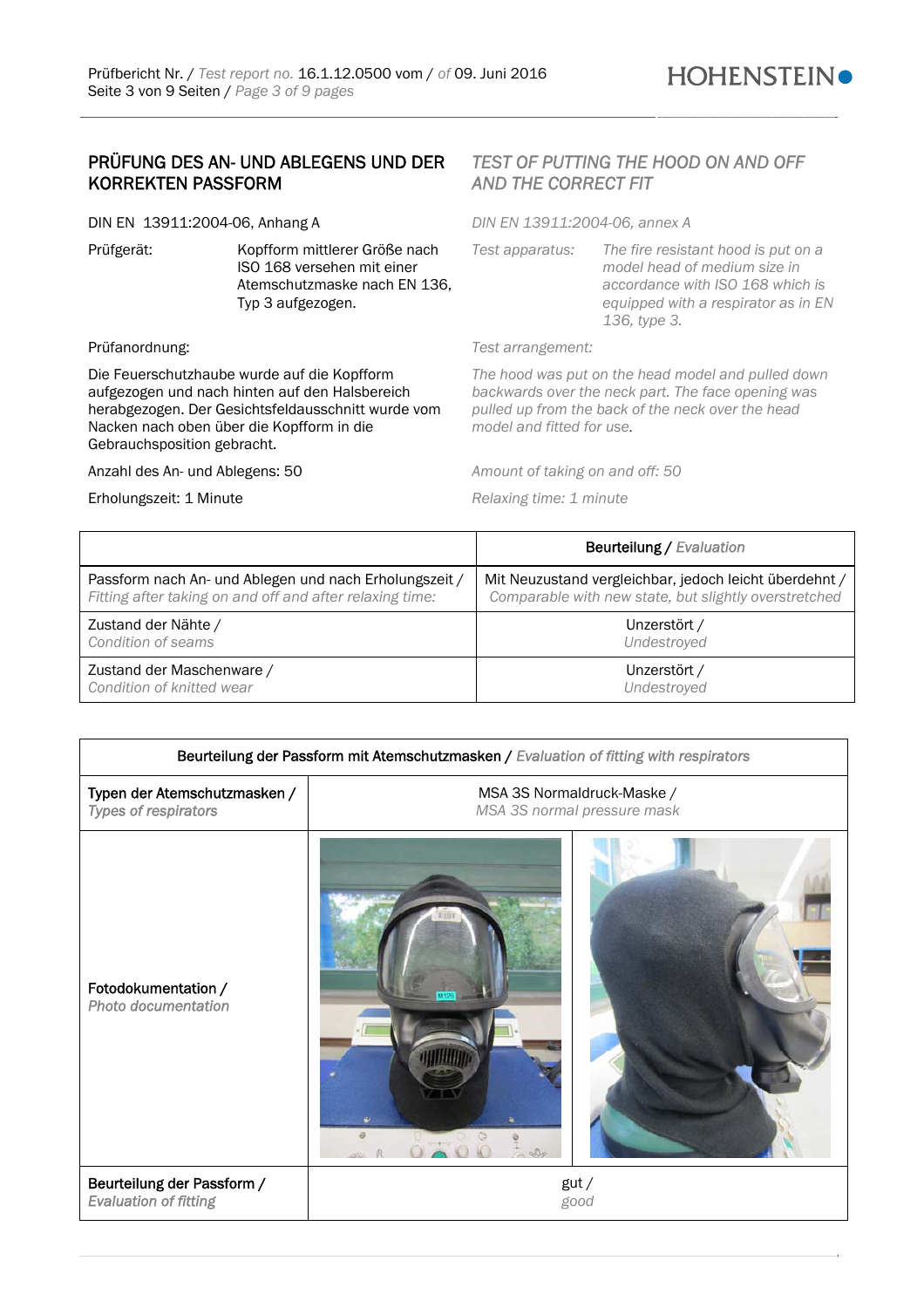| Beurteilung der Passform mit Atemschutzmasken / Evaluation of fitting with respirators |                                           |  |
|----------------------------------------------------------------------------------------|-------------------------------------------|--|
| Typen der Atemschutzmasken /                                                           | Dräger Panorama Nova Normaldruck-Maske /  |  |
| <b>Types of respirators</b>                                                            | Dräger Panorama Nova normal pressure mask |  |
| Fotodokumentation /<br><b>Photo documentation</b>                                      | Ø.                                        |  |
| Beurteilung der Passform /                                                             | sehr gut /                                |  |
| <b>Evaluation of fitting</b>                                                           | very good                                 |  |

| Beurteilung der Passform mit Atemschutzmasken / Evaluation of fitting with respirators |                                                                                      |              |
|----------------------------------------------------------------------------------------|--------------------------------------------------------------------------------------|--------------|
| Typen der Atemschutzmasken /<br>Types of respirators                                   | MSA Ultra Elite A37 Normaldruck-Maske /<br>MSA Ultra Elite A 37 normal pressure mask |              |
| Fotodokumentation /<br><b>Photo documentation</b>                                      |                                                                                      |              |
| Beurteilung der Passform /<br><b>Evaluation of fitting</b>                             |                                                                                      | gut/<br>good |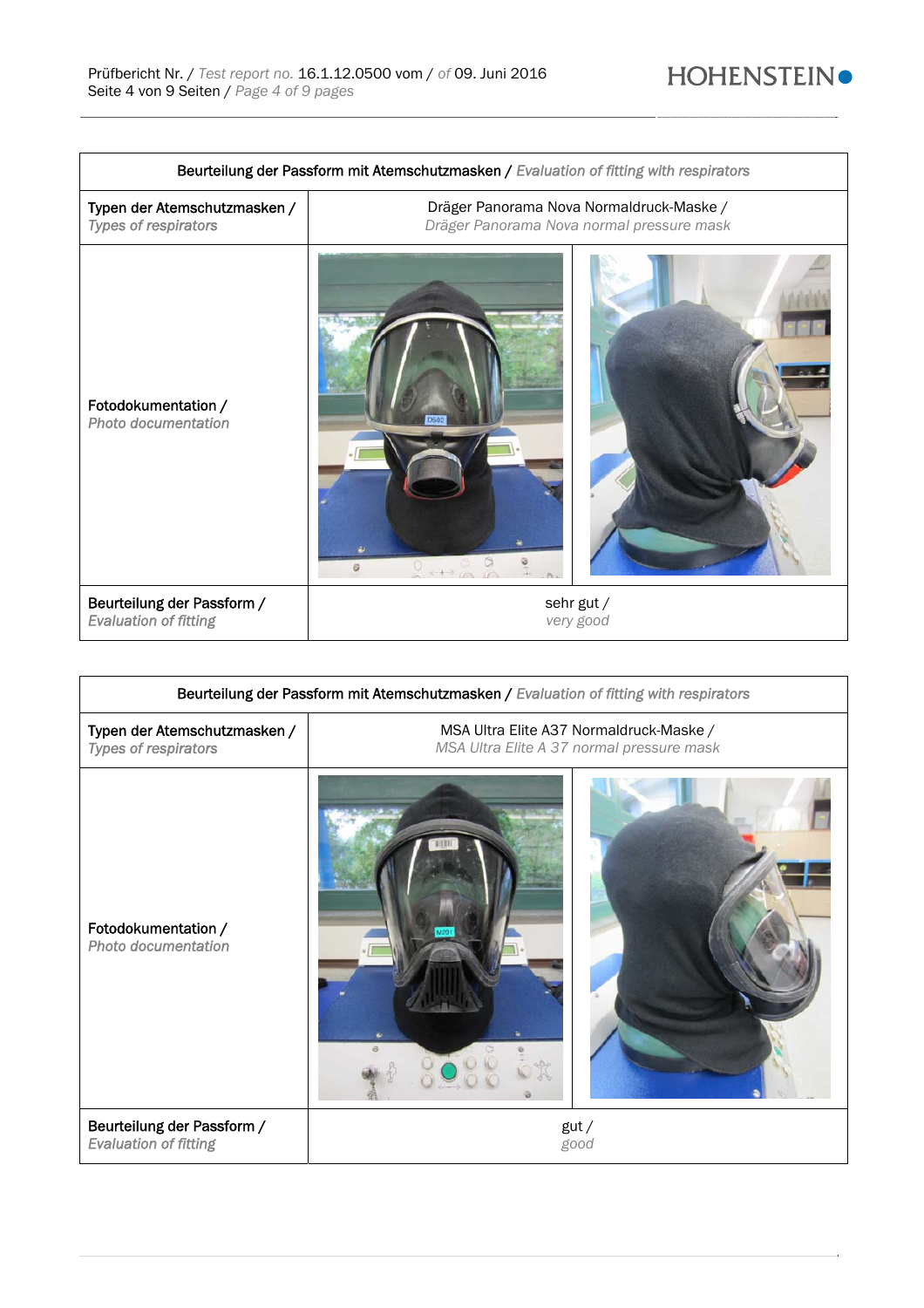| Beurteilung der Passform mit Atemschutzmasken / Evaluation of fitting with respirators |                                      |                         |
|----------------------------------------------------------------------------------------|--------------------------------------|-------------------------|
| Typen der Atemschutzmasken /<br><b>Types of respirators</b>                            | Dräger FPS 7000 /<br>Dräger FPS 7000 |                         |
| Fotodokumentation /<br>Photo documentation                                             | $\omega$<br>$\mathcal O$             |                         |
| Beurteilung der Passform /<br><b>Evaluation of fitting</b>                             |                                      | sehr gut /<br>very good |

| Beurteilung der Passform mit Atemschutzmasken / Evaluation of fitting with respirators |                                                  |  |
|----------------------------------------------------------------------------------------|--------------------------------------------------|--|
| Typen der Atemschutzmasken /<br><b>Types of respirators</b>                            | Interspiro Spiromatic /<br>Interspiro Spiromatic |  |
| Fotodokumentation /<br>Photo documentation                                             |                                                  |  |
| Beurteilung der Passform /<br><b>Evaluation of fitting</b>                             | sehr gut /<br>very good                          |  |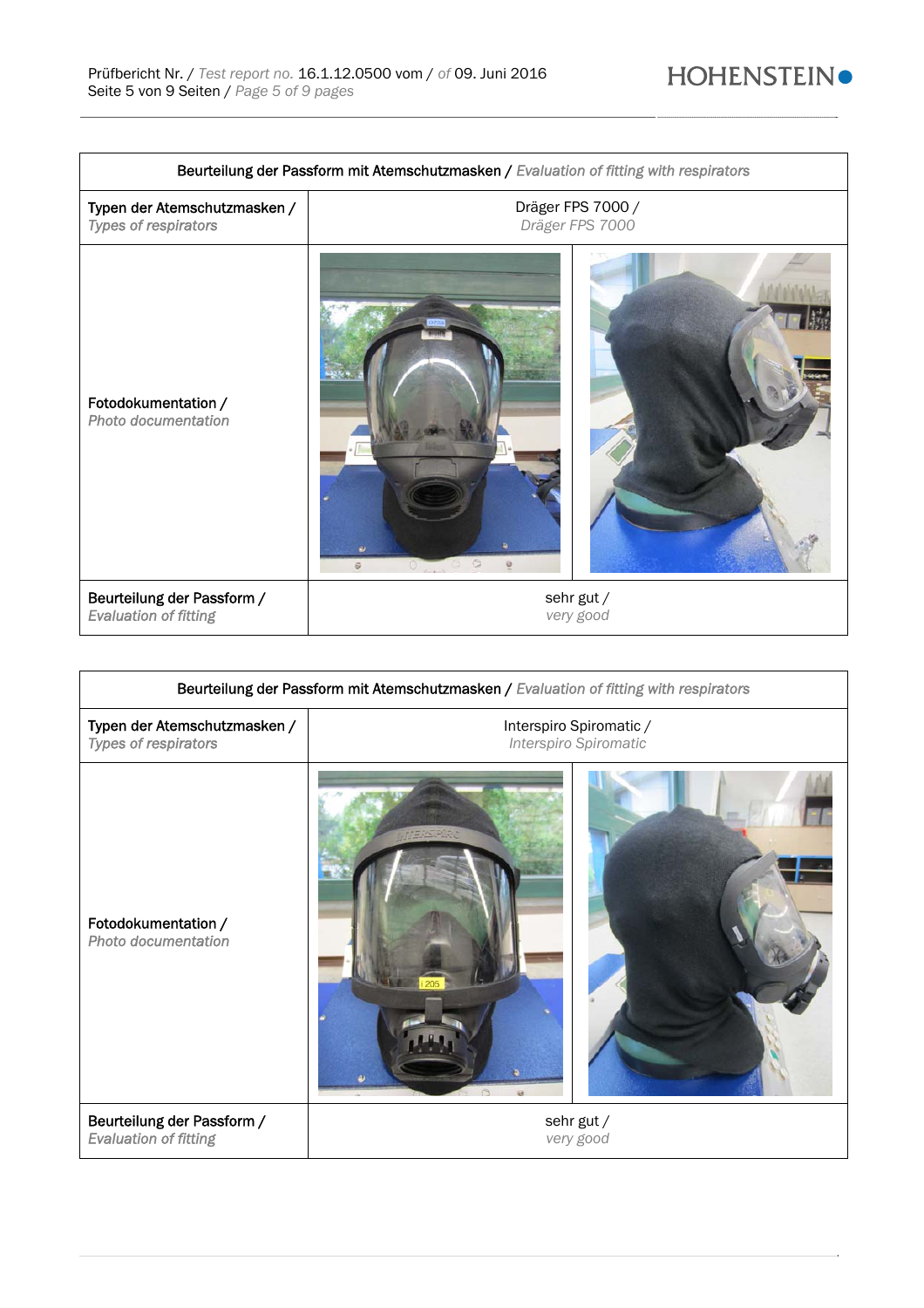| Beurteilung der Passform mit Atemschutzmasken / Evaluation of fitting with respirators |                            |  |
|----------------------------------------------------------------------------------------|----------------------------|--|
| Typen der Atemschutzmasken /                                                           | Interspiro 400 Pro Maske / |  |
| Types of respirators                                                                   | Interspiro 400 Pro mask    |  |
| Fotodokumentation /<br>Photo documentation                                             | $\ddot{\Theta}$            |  |
| Beurteilung der Passform /                                                             | sehr gut /                 |  |
| <b>Evaluation of fitting</b>                                                           | very good                  |  |

| Beurteilung der Passform mit Atemschutzmasken / Evaluation of fitting with respirators |                                                          |                         |
|----------------------------------------------------------------------------------------|----------------------------------------------------------|-------------------------|
| Typen der Atemschutzmasken /<br><b>Types of respirators</b>                            | Scott Promask /<br><b>Scott Promask</b>                  |                         |
| Fotodokumentation /<br>Photo documentation                                             | Scott Maske - 01<br>$\overline{\phantom{a}}$<br>$\Theta$ |                         |
| Beurteilung der Passform /<br><b>Evaluation of fitting</b>                             |                                                          | sehr gut /<br>very good |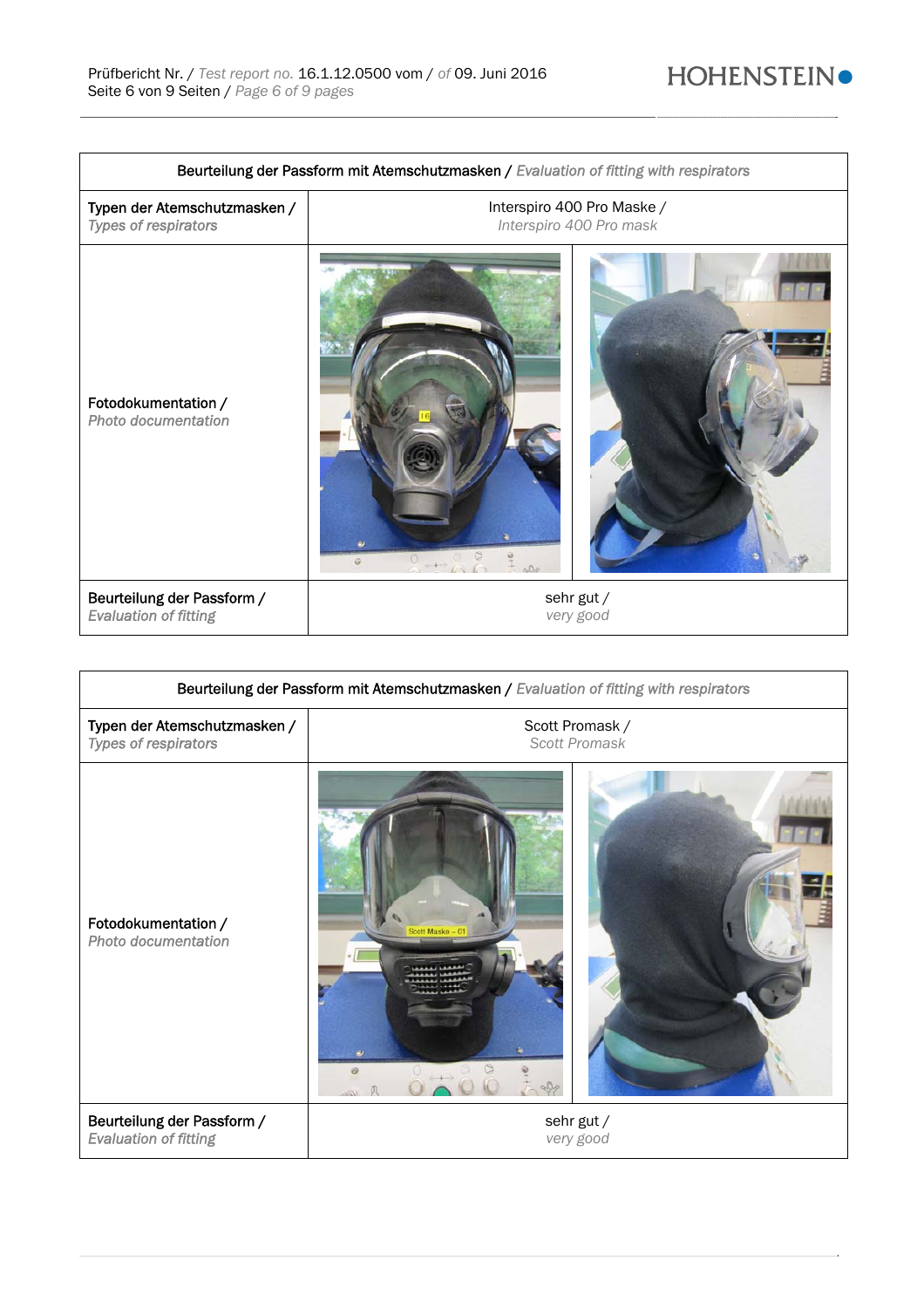# PRAKTISCHE LEISTUNGSPRÜFUNG *PRACTICAL PERFORMANCE TEST*

DIN EN 13911:2004-06, Anhang B *DIN EN 13911:2004-06, annex B* 

Zwei Feuerwehrleute in der Einsatzkleidung (EN 469) mit Feuerwehrhelm (EN 443), Schutzhandschuhe (EN 659), Stiefel, Atemschutzausrüstung und Pressluftflasche (11 kg) führen Bewegungsabläufe nach DIN EN 13274- 2:2001-04 aus.

- 6 Gehen auf der Ebene bei voller freier Kopfhöhe mit einer gleichmäßigen Geschwindigkeit von 6 km/h für die Dauer, die der Haltezeit des Gerätes (Atemschutz) entspricht, oder 30 min. Es gilt die kürzere.
- 7 1 min Gehen auf einem ebenen Laufband mit einer Geschwindigkeit von 8 km/h (Gesamtstrecke 133 m).
- 10 5 min Kriechen auf der Ebene bei einer freien Kopfhöhe von  $(0.70 \pm 0.005)$ m (Gesamtstrecke ca. 70 m).
- 12 Auf- und Abklettern einer senkrecht stehenden Leiter. Dabei ist in jeder Richtung einmal eine quadratische Öffnung von 46 cm Seitenlänge zu passieren. Die gesamte vertikale Strecke ist 20 m.
- Versuchspersonen: 1. Feuerwehrmann, Alter < 30, Trainingszustand = gut

2. Feuerwehrmann, Alter < 30 Trainingszustand = gut

Die praktische Leistungsprüfung wurde durch einen Prüfer des Institutes betreut.

Prüfanordnung: *Test arrangement:* 

*Two firefighters in firefighting garments (EN 469) with helmet (EN 443), protective gloves (EN 659), boots, respiratory equipment, compressed air cylinder of (11 kg) perform work movements according to DIN EN 13274-2:2001-04.* 

Bewegungsabläufe: *Work performances:* 

- *6 Walking on a level surface with unlimited headroom at a constant speed of 6 km/h for the length of time until the respirator runs out, or for 30 minutes, whichever time is the shorter.*
- *7 Walking for 1 minute on a level treadmill at a speed of 8 km/h (total distance 133 m).*
- *10 Crawling on a level surface for 5 minutes with a headroom clearance of 0,70*  $\pm$  *0,005 m (total distance about 70 m).*
- *12 Climbing up and down a vertical ladder and passing through a square opening with a side length of 46 cm once in each direction. The total vertical distance is 20 m.*
- *Test person: 1. fire fighters, age < 30, well trained 2. fire fighters, age < 30, well trained*

*The practical performance test was supervised by one staff member of the institute.*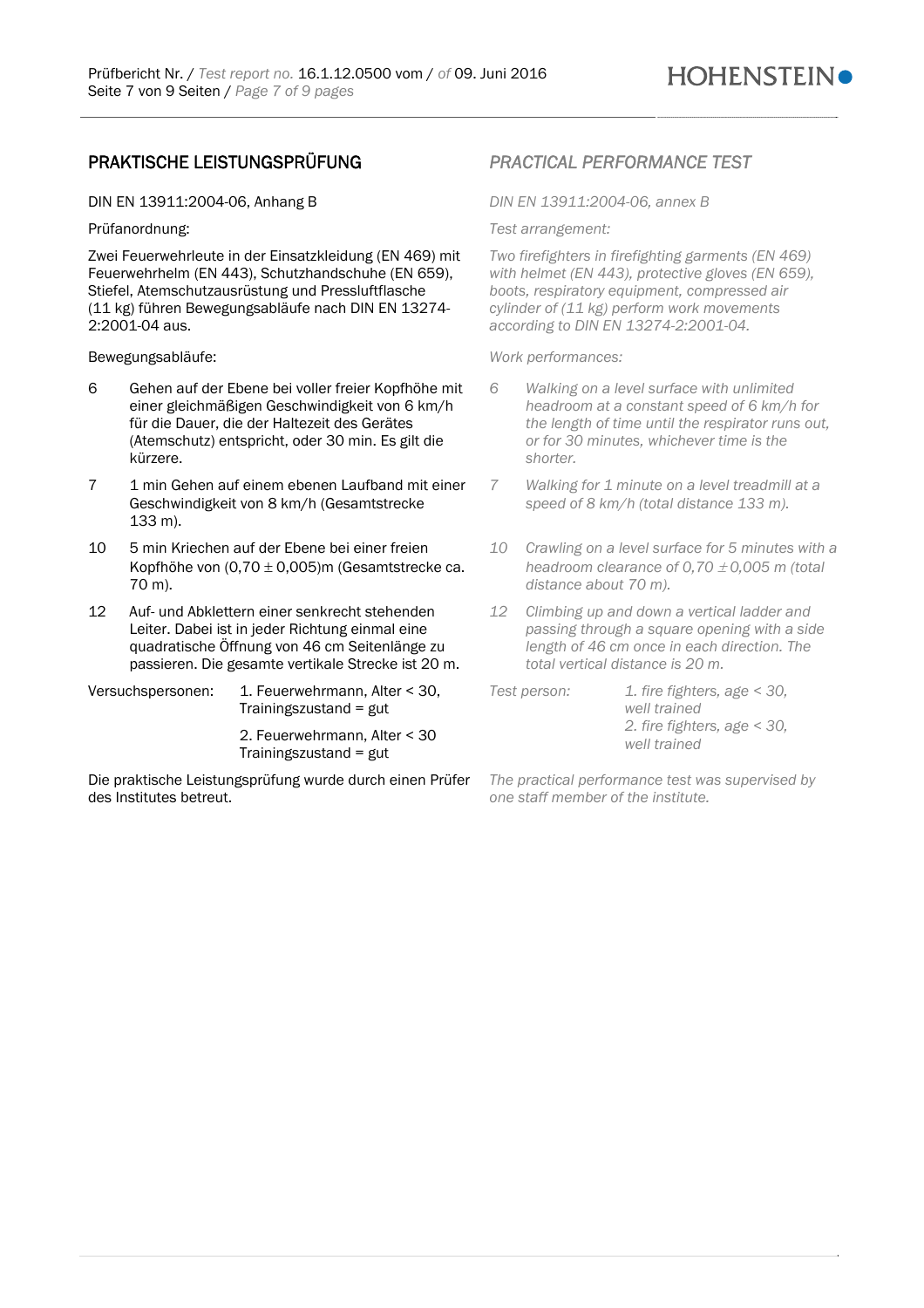| Beurteilung der Passform bei der praktischen Leistungsprüfung /<br>Evaluation of fitting during the practical performance test                                                                                                                                           |                                        |  |
|--------------------------------------------------------------------------------------------------------------------------------------------------------------------------------------------------------------------------------------------------------------------------|----------------------------------------|--|
| Vor der Übung / Before exercise course:                                                                                                                                                                                                                                  |                                        |  |
| Die Feuerschutzhaube lässt sich sehr gut anziehen, keine Versuchsperson<br>musste mehrere Feuerschutzhauben aufziehen, um die optimale Größe zu<br>finden. $/$<br>The fire resistant hood can be put on very easy. The test persons immediately<br>found the right size. | ja / yes                               |  |
| Die Feuerschutzhaube umschließt die Maske optimal, es tritt keine<br>Einschränkung des Gesichtsfeldes auf. /<br>The fire resistant hood encloses the mask optimal; the visual field is not<br>restricted.                                                                | ja / yes                               |  |
| Der Kopf ist frei beweglich und der Halsbereich ist bei hochgestelltem Kragen<br>(Einsatzbedingungen) abgedeckt. /<br>The head has full freedom of movement and the neck area is fully covered when<br>the collar is turned up (operational conditions).                 | $ja$ / $yes$                           |  |
| Nach der Übung / After exercise course:                                                                                                                                                                                                                                  |                                        |  |
| Die Feuerschutzhaube lässt sich gut ausziehen. /<br>The fire resistant hood is easy to remove.                                                                                                                                                                           | ja / yes                               |  |
| Die Feuerschutzhaube verrutscht während der Übung nicht. /<br>The fire resistant hood does not slip during the exercises.                                                                                                                                                | $ja$ / $yes$                           |  |
| Die Feuerschutzhaube umschließt die Maske während der Übung optimal. /<br>The fire resistant hood encloses the mask during the exercise optimally.                                                                                                                       | $ja$ / $yes$                           |  |
| Während der Übungen tritt keine Einschränkung des Gesichtsfeldes auf. /<br>The visual field is not restricted during the exercise.                                                                                                                                       | ja / yes                               |  |
| Die Bewegungsfreiheit des Kopfes wurde nicht eingeschränkt. /<br>Head movement was not impeded.                                                                                                                                                                          | ja / yes                               |  |
| Der Halsbereich blieb während der Übung abgedeckt. /<br>The neck area was covered during the exercise.                                                                                                                                                                   | $ja$ / $yes$                           |  |
| Die Versuchspersonen würden die Feuerschutzhaube im Einsatz tragen. /<br>The test persons would wear the fire resistant hood in action.                                                                                                                                  | ja / yes                               |  |
| Hautsensorische Beurteilung / Skin sensorial evaluation                                                                                                                                                                                                                  | weich / soft<br>angenehm / comfortable |  |

## Bemerkung / *Note:*

Obwohl alle Versuchspersonen insbesondere bei der Leistungsprüfung Nummer 6 unter der Feuerschutzhaube geschwitzt haben, wurden keine Hautirritationen (Rötungen, Juckreiz) festgestellt. /

*Although all the test persons perspired in the fire resistant hood, especially during performance test no. 6, they had no skin irritations (redness, itching).*